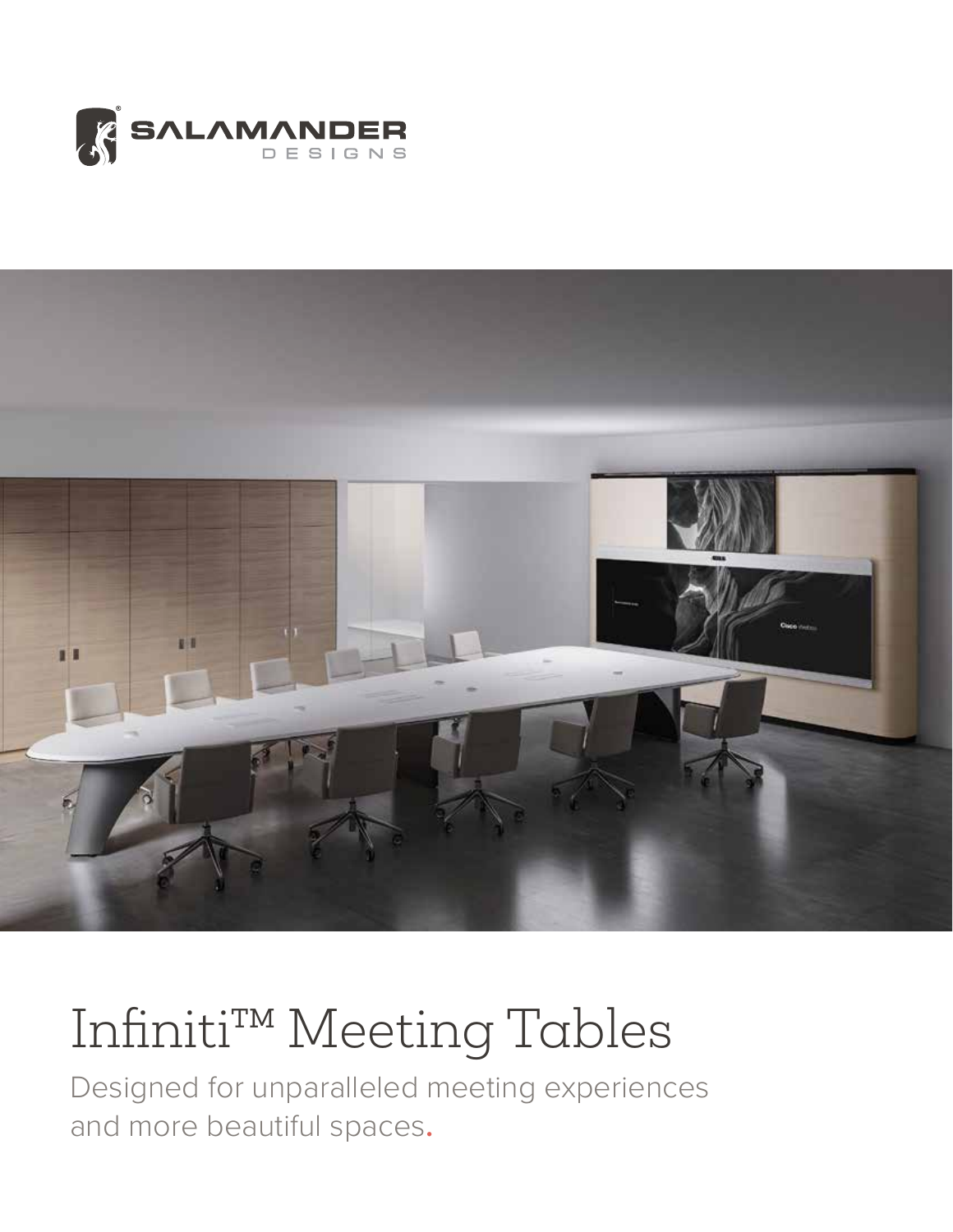## Infiniti™ Meeting Tables

Salamander Designs goes to infinity and beyond with the Infiniti™️ Table series that is exclusively made to provide complete, unmatched video conferences and meeting experiences. A striking series of 6-to-14-person workplace tables, Infiniti offers innovative, trapezoid shapes made to optimize today's conferencing so that all participants can be seen, heard and fully engage – no matter where they are located. Featuring museum-quality design and artful styling, there are no other conference tables like these on the market.

### **Designed for Webex Room Panorama**



Born of a partnership between Salamander **+** Cisco

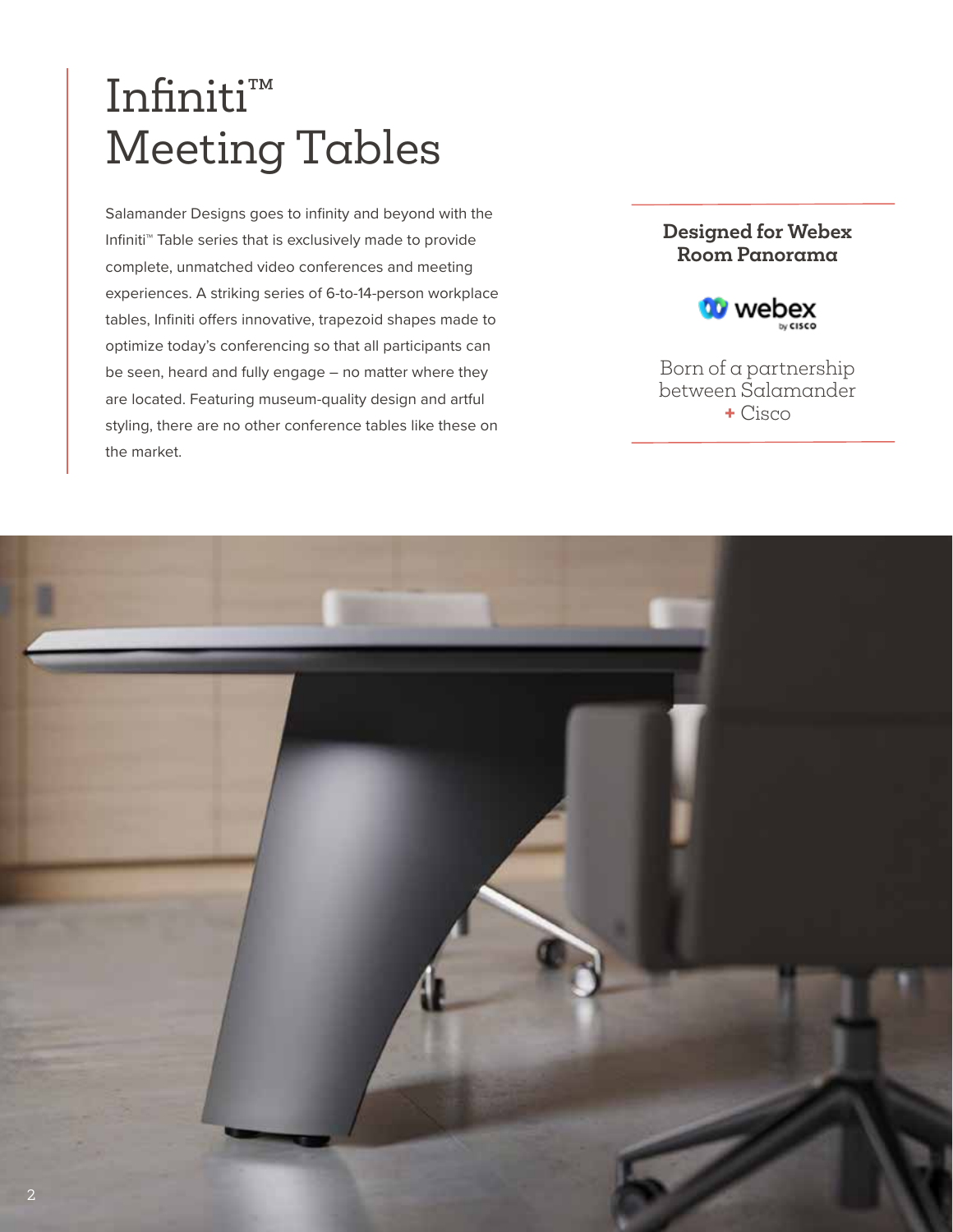

# An Ergonomically, Thoughtfully Designed Meeting Space.

Meticulously designed and fabricated, the geometric table shape assures that everyone seated at the table can see, hear and engage as well as be seen, heard and feel fully part of the interaction.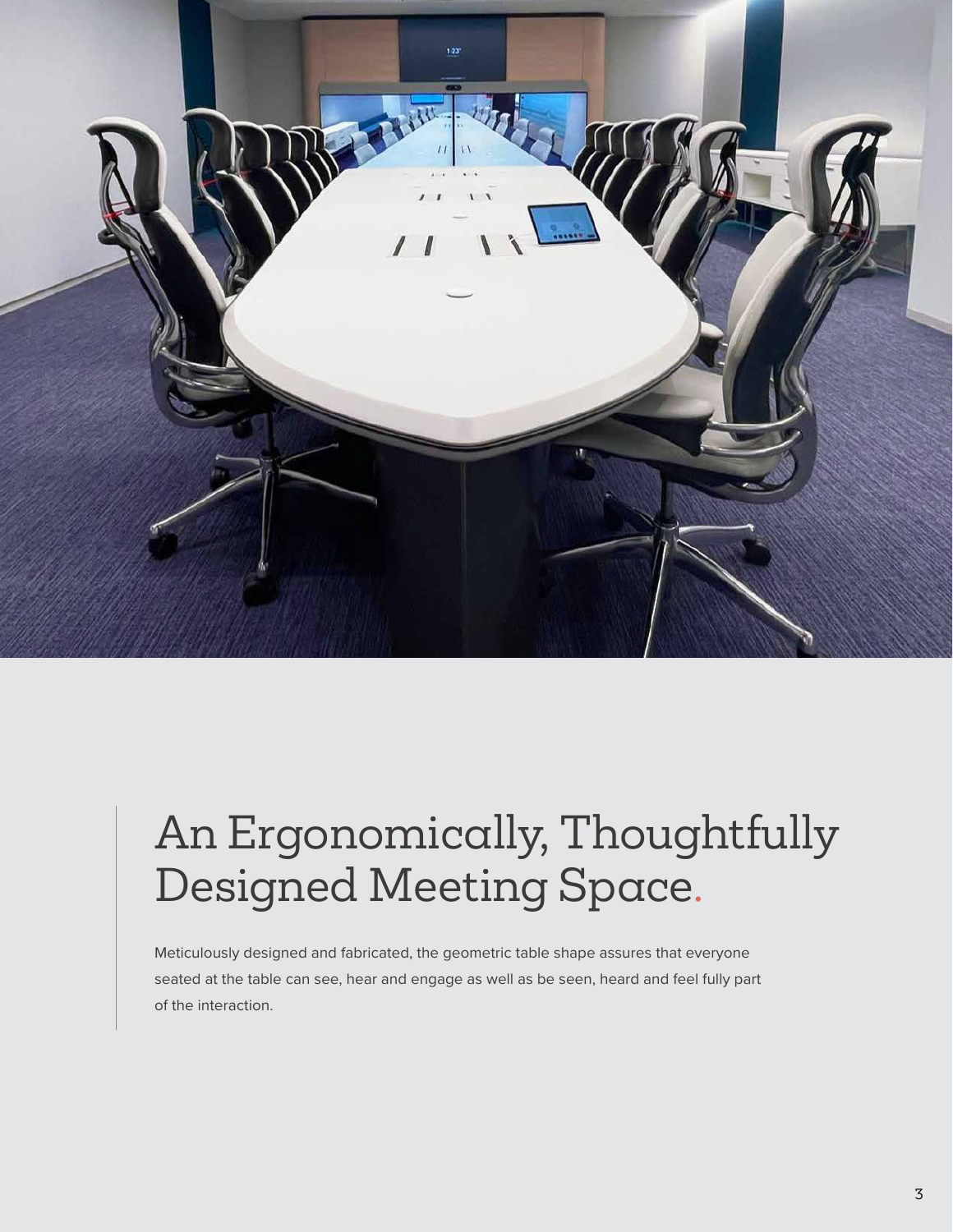# A Cut Above in Design **+** Materials.

Supported by an exclusive, sculpted steel pedestal base with an extruded aluminum frame system, they can accommodate any unified communications (UC) system and AV technology. The cable infrastructure runs along the entire length of the table, and top to bottom where the pedestal reaches the floor. Yet no one will ever know. The dove gray surface finish is also optimized for video conferencing to reduce glare and keep focus on vital human interaction. Other premium details include a 3-layer edge and sizes to accommodate small to large groups.



- Extruded aluminum, ladder frame in a satin anodized finish
- Cable routing from base of front or rear pedestal and fully along the table rail frame from end to end
- Floor coring for cable up and into the pedestals. Rear pedestal has a cable access panel for management

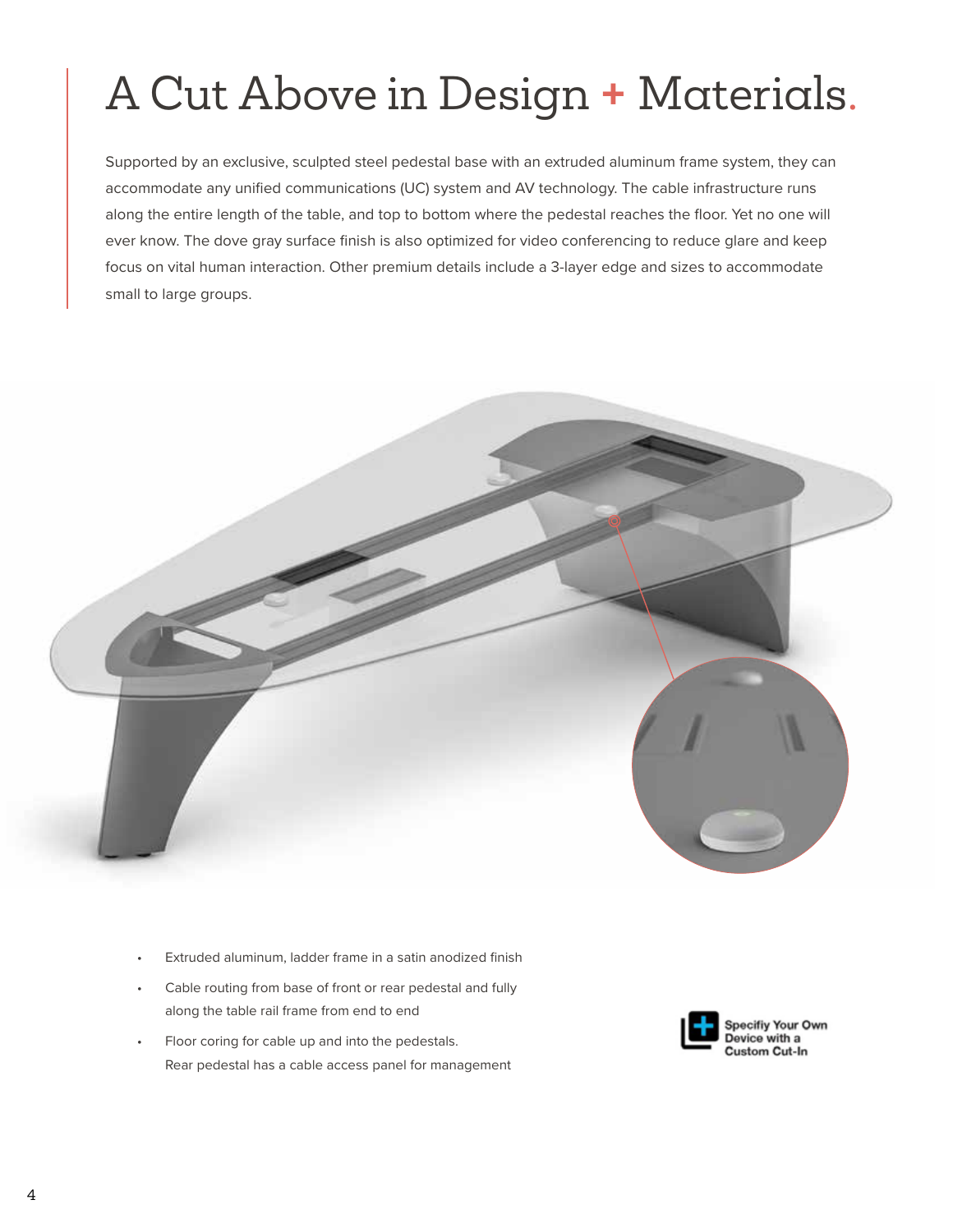# Infiniti Table Surfaces **+** Edges

The tabletop surface color and material has been optimized for video conferencing and offers a visually interesting, yet simple top with a unique 3-layer edge detail.



## Surface **+** Edges

Top surface is a matte, fingerprint resistant, high-pressure laminate in a dove gray color approved by Cisco for optimal light reflectivity and coloration.



- Center in black, solid surface that provides edge protection and detail
- Bottom edge trim options: Natural Oak or Dove Gray match top surface
- Custom finishes possible

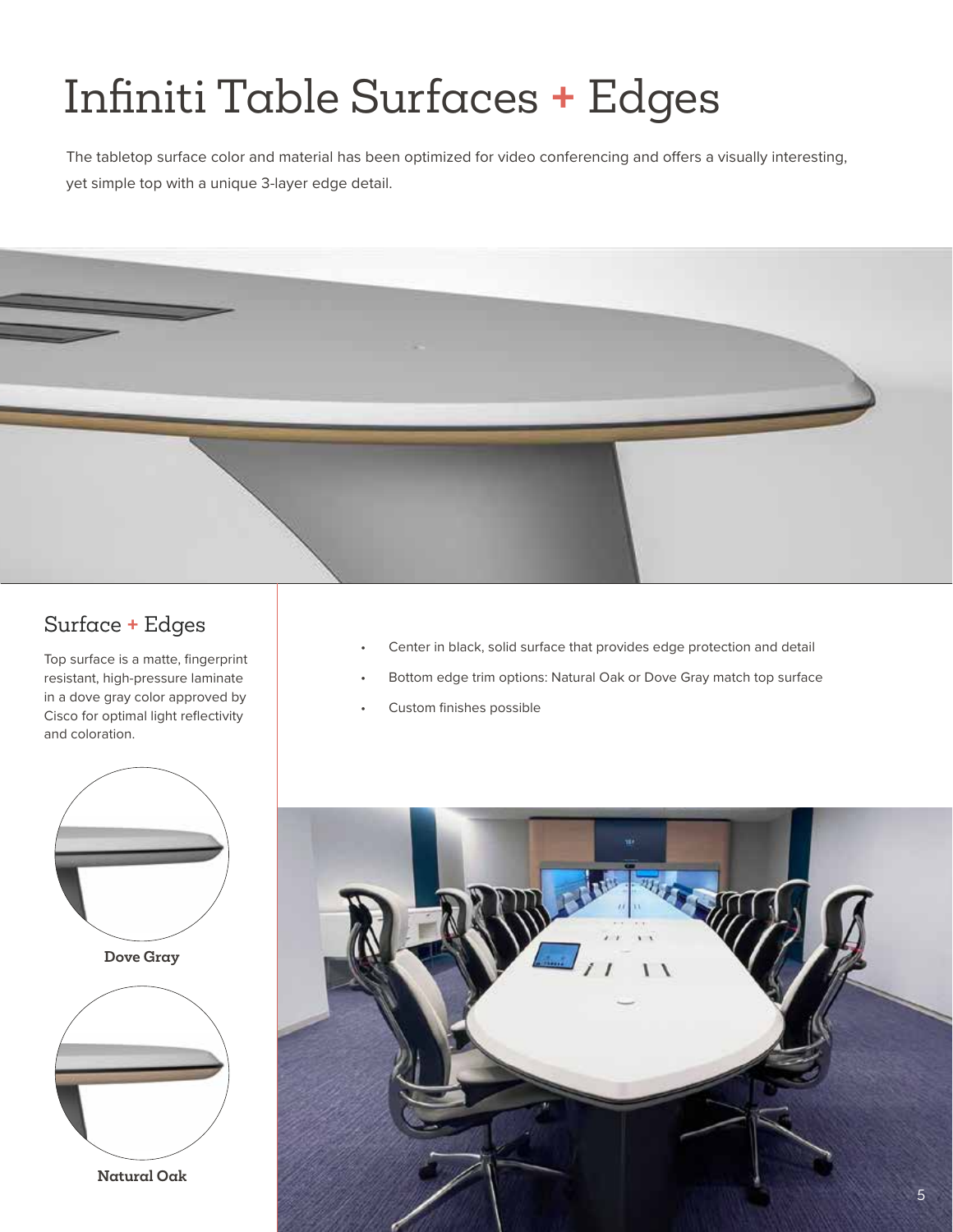# Shapes **+** Sizes

Organic Trapezoidal shape is precision engineered to provide the ideal user experience for video conferencing, no matter where participants are located.